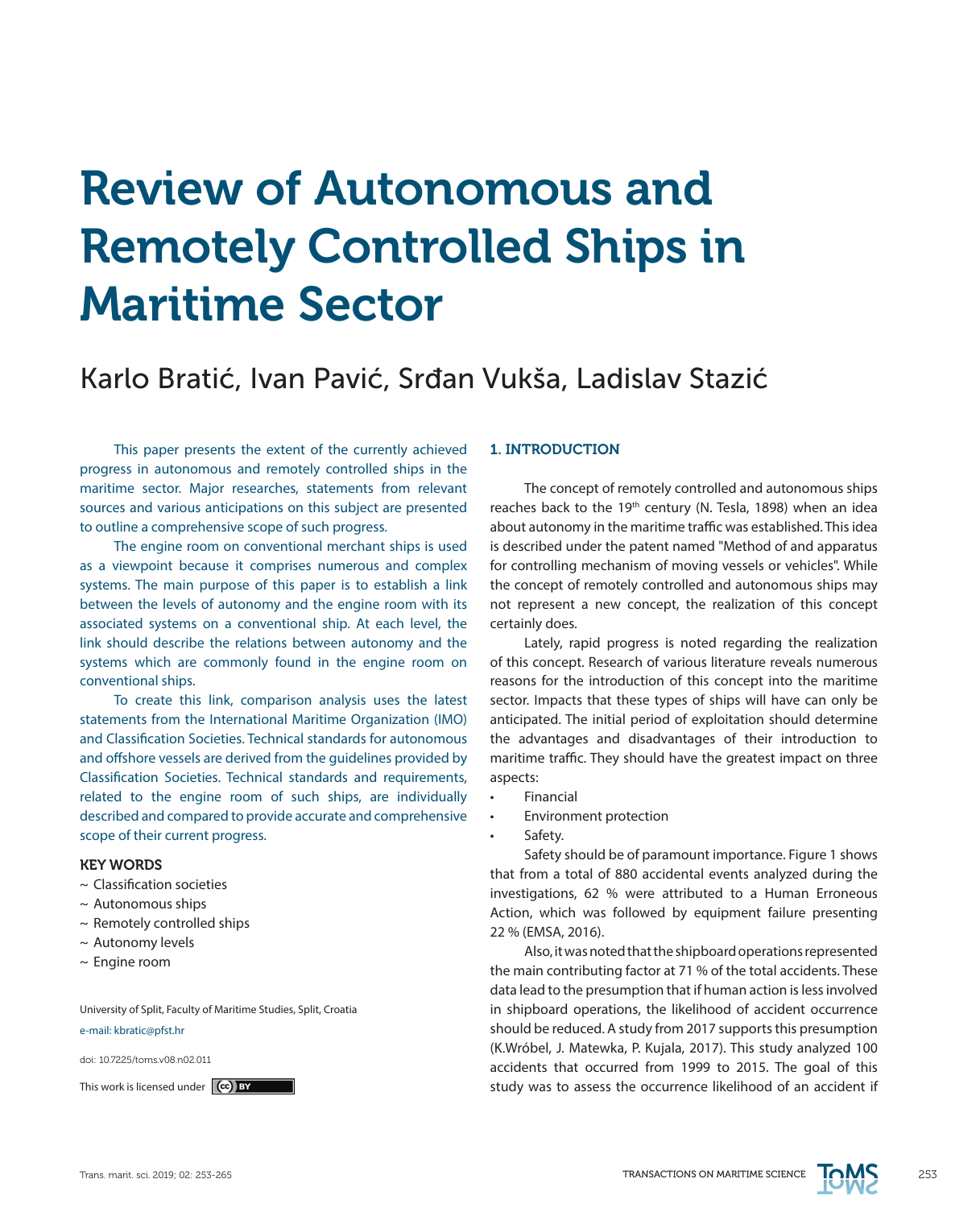

Distribution of accidental events 2011-2015 (EMSA, 2016).

the vessel had been unmanned. The results showed that the likelihood of grounding and collisions might have significantly decreased, while severe consequences might occur in case of some accidents, such as a fire on board.

Also, a study among ship operators was conducted to determine the technology impact on safety. It is noted that the higher the level of automation and technological processes, the fewer crewmembers are needed. The aim of higher levels of technological processes and automation is to improve the efficiency of the vessel. The result of the study led to the conclusion that changes in work organization on board and technology advancement could add to the occurrence of human error (D. Mišković, T. Bielić, J. Čulin, 2018).

This paper aims to provide a cross-section on the technical standard which Classification Societies have stated regarding the autonomous and remotely controlled ship as well as to relate autonomy levels with the engine room that can be found on such ships and compare this link with the engine room on a conventional ship.

#### 2. PRESENT RESEARCHES (LITERATURE REVIEW)

The terms "unmanned" and "autonomous" ships, while having a different meaning, are often used as synonyms. Therefore, it is essential to describe the terms used. According to Rødseth and Nordahl (2017), the term "autonomous ship" refers to a ship that can perform a set of defined operations without or with reduced supervision by the bridge crew. "Unmanned ship" refers to a ship on which the crew can be on board, but are not present on the bridge for performing or supervision of the ship´s functions. Figure 2 shows the classification of autonomous ship types with the associated terminology.

Maritime Autonomous Surface Ship (MASS) is a provisional term proposed by International Maritime Organization (IMO), and that is the reason why this term can often be used as a general term for referring and defining an autonomous ship. The analysis of terminology provides a basis for a comprehensive approach. In Table 1, the term MASS is additionally classified.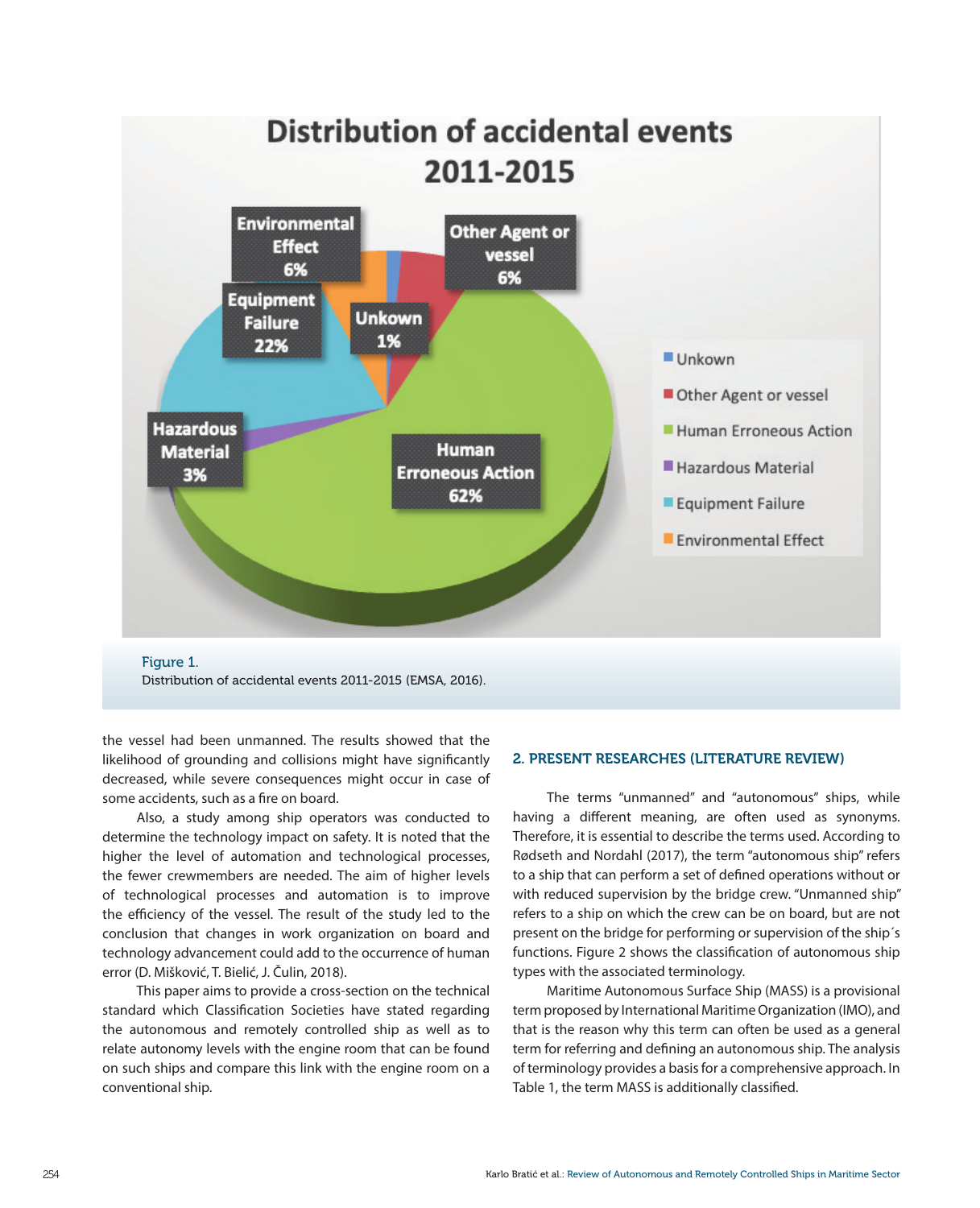

Figure 2.

Classification of autonomous maritime system and autonomous ship types (O.J. Rødseth, H. Nordahl, 2017).

#### Table 1.

Description of MASS subdivisions.

Source: Made by author, using data from the Definitions for Autonomous Merchant Ships (Rødseth and Nordahl, 2017).

| <b>Autonomy Assisted Bridge (AAB)</b>     | The ship bridge is always manned and the crew can immediately<br>intervene in ongoing functions.                                                                                                     |
|-------------------------------------------|------------------------------------------------------------------------------------------------------------------------------------------------------------------------------------------------------|
| <b>Periodically Unmanned Bridge (PUB)</b> | The ship can operate without the crew on the bridge for limited periods,<br>e.g. in the open sea and good weather. The crew is on board ship and<br>can be called to the bridge in case of problems. |
| <b>Periodically Unmanned Ship (PUS)</b>   | The ship operates without bridge crew on board for extended periods,<br>e.g. during the deep-sea passage. Occasionally ashore personnel arrives<br>to supervise ship.                                |
| <b>Continuously Unmanned Ship (CUS)</b>   | The ship is designed for unmanned operation of the bridge at all times,<br>except perhaps during special emergencies.                                                                                |
|                                           |                                                                                                                                                                                                      |

Also, actual researches and projects are presented to highlight the progress made regarding autonomous ships. "Maritime Unmanned Navigation through Intelligence in Networks" (MUNIN) is a project that lasted for 36 months. It achieved a technical concept for unmanned merchant (cargo) ship. According to Burmeister and Moraeus (2015), "*In a base scenario, the MUNIN bulker is found to improve the expected present value by mUSD 7 over 25 years compared to the reference bulker.*" Equating costs between the concept used in the project and the conventionally manned bulker are established as differences

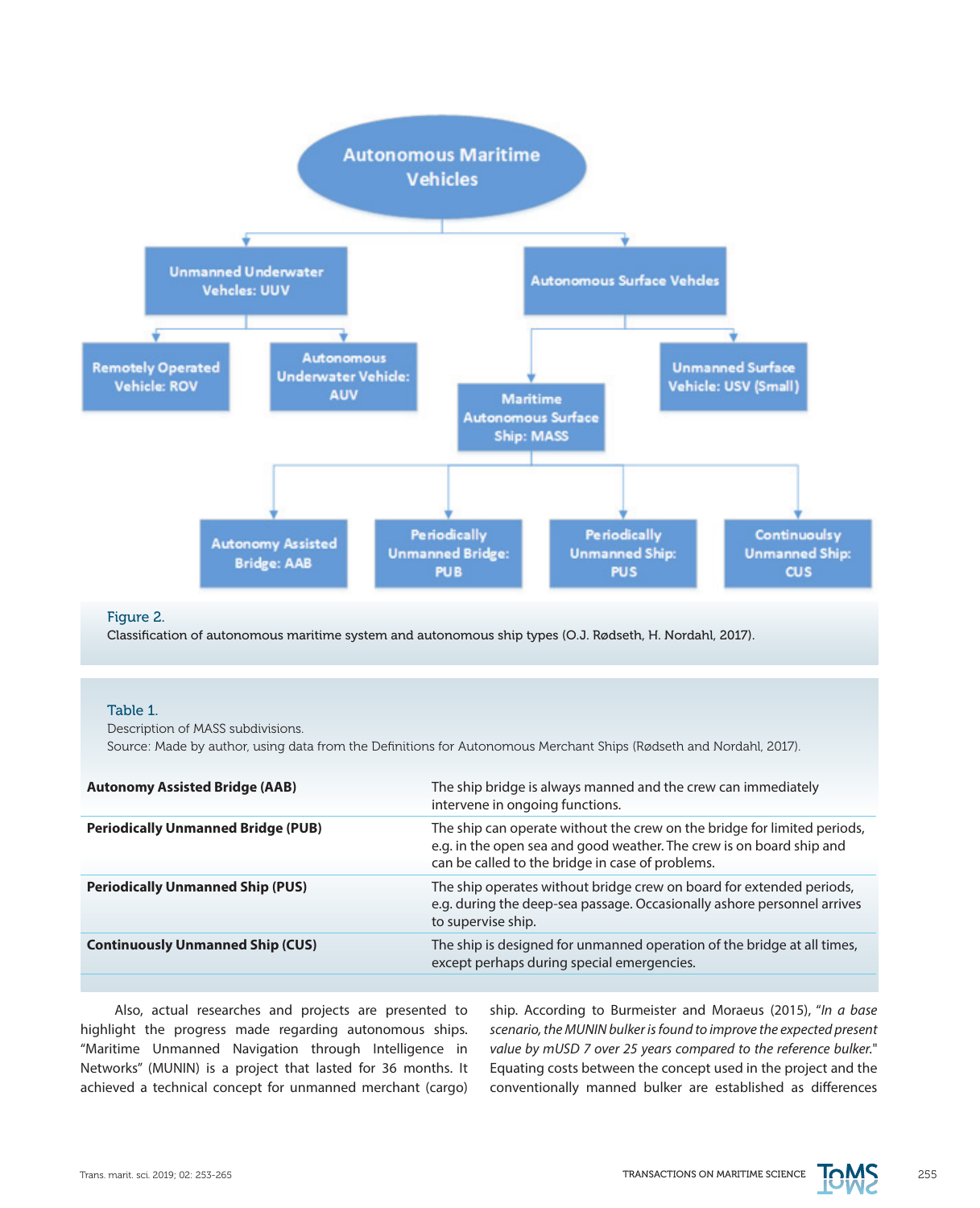between additional investments (initial investments, shore services) and cost savings (crew expenses, fuel efficiency).

"Advanced Autonomous Waterborne Applications Initiative" (AAWA) is a project led by Rolls-Royce that consists of three phases. According to Laurinen (2016), this project "*aims to produce the specification and preliminary designs for the next generation of advanced ship solutions*." (Jokioinen et al, 2016). From this initiative, a collaboration between Rolls-Royce and FinFerries arose and resulted in a research project named "Safer Vessel with Autonomous Navigation" (SVAN). The result of this project was a demonstration of the first fully autonomous ferry named – "Falco" (2018 Rolls-Royce plc, 2018). The demonstration consisted of two voyages. The first voyage was autonomous, where the vessel was able to perform docking operations and avoid obstacles. The second voyage vessel was remotely controlled from Remote Shore Centre (RSC) located 45km away from the vessel.

Furthermore, collaboration between Rolls Royce and Svitzer resulted in the remote operation of a tug boat, *Svitzer Herold*. The operation of the vessel was conducted by the vessel´s captain from a remote land location. During this demonstration, remotely controlled maneuvers such as piloting, turning the vessel, berthing and undocking were safely performed (Maritime Cyprus admin, 2018).

*YARA Birkeland* is anticipated to be the first completely autonomous ship. Propulsion is intended to be fully electric and designed as an open-top type containership. Also, it is planned

to have a capacity of 120 TEU (*twenty-foot equivalent unit*) and be used for commercial purposes. The ship should be free of exhaust gases and ballast waters. To achieve this, the ship is equipped with fully electric propulsion and uses a battery pack as permanent ballast. Ship´s operation is planned in between three ports and within 12 nautical miles from the shore. Figure 3 shows the development and planned operation of *YARA Birkeland*. The autonomy level is planned to be achieved gradually, throughout a few stages. The initial stage anticipates crew on board, the next stage is moving to a remote crew, and the final stage is complete autonomy, which should be achieved over several years.

Comparison between *YARA Birkeland* and a similar-sized conventional ship is used to predict significant cost savings. Such savings are anticipated on the basis that there will be no requirements for fuel or crew. Benefits from using electric propulsion should result in a reduction of greenhouse gas emissions (Kongsberg, 2017).

The project, as mentioned earlier, are not isolated researches regarding autonomous ships, these are some other researches and project developed across the globe (B. Eder, 2018):

• • *Katana* - designed by Israel Aerospace Industries and represents an advanced, multi-purpose, unmanned surface vessel (USV). It is produced for military services, uses dual-mode operation, meaning that it can be used as unmanned or as a crew vessel.



#### Figure 3.

Development timeline of YARA Birkeland.

(Source: Made by the author, using data of Autonomous ship project, key facts about YARA Birkeland (Kongsberg, 2017).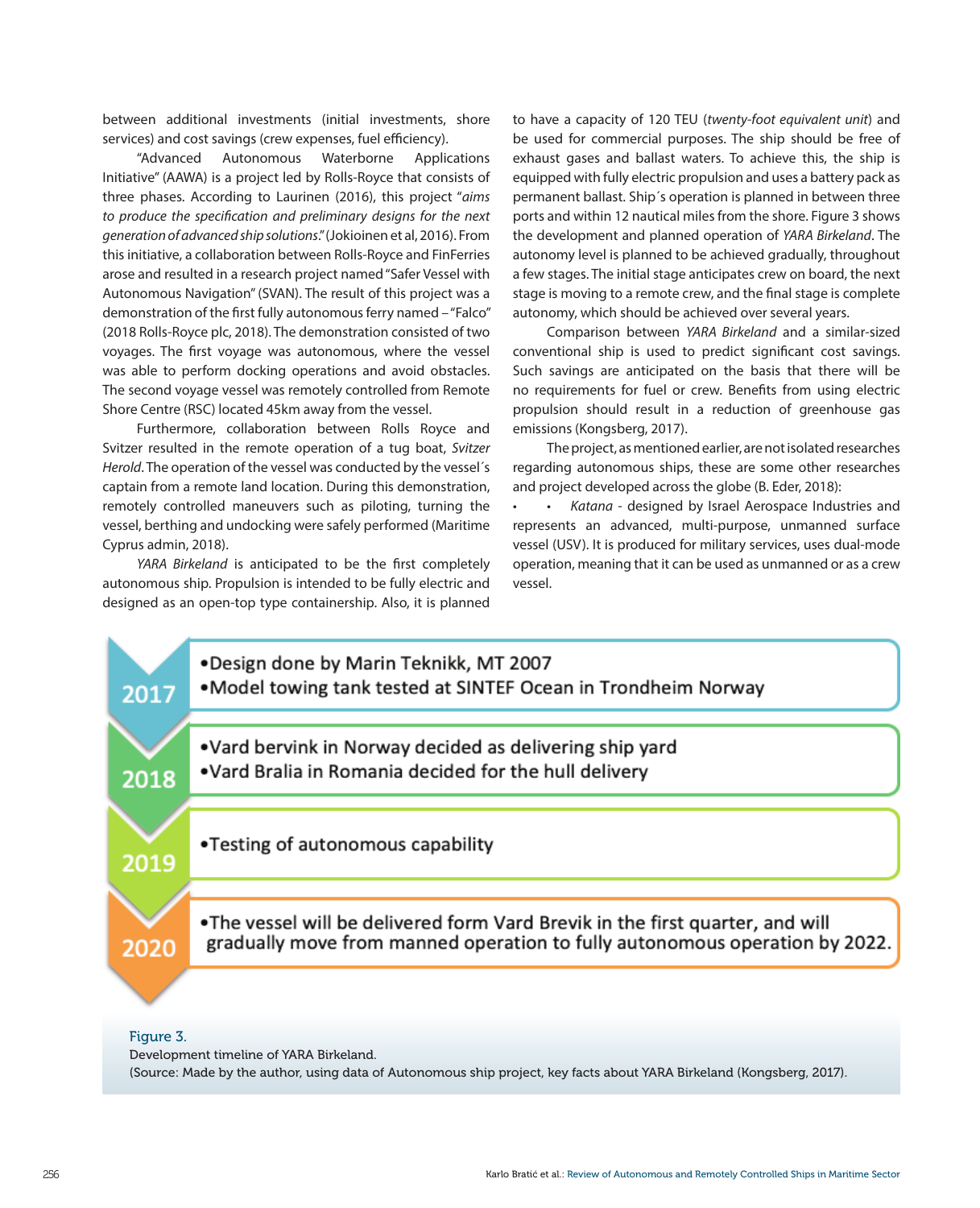Joint research of Shenzhen HiSiBi Boats Company and Harbin Engineering University in China resulted with *Tianxing-1,* an unmanned surface vehicle (USV) primarily made for military operations.

• L3 ASV Company is a UK Company that currently provides surface vessels from 10 to 42 feet with matched control systems, software, and autonomous unmanned systems. Capabilities were time-tested and demonstrated on multiple types and sizes of vessel, throughout 1,500 operating days of service (ASV 2018, 2018)

Lately, in parallel with the accelerated and extended development of autonomous vessels, a need for testing areas arises. This indicates that testing areas are becoming a necessity for the safe introduction of these types of ships into maritime traffic. Current testing areas for autonomous and remotely controlled ships are (International Network for Autonomous ships, 2019):

Storfjorden, Horten, and Trondheim test areas in Norway. The Trondheim fjord came to existence as the world's first test area for vehicles moving below, on and above the water surface and are remotely or autonomously managed.

Jaakonmeri test area is located off the coast of Finland, and it has an additional offer for testing ships under ice conditions.

De Vlaamse Waterweg nv has opened test area in Belgium.

In 2018, the construction of the *Wanshan Marine Test Field* in China has begun. It is an offshore test field for unmanned surface vehicles (USVs). Upon completion, it will be the largest unmanned marine testing ground in the world.

In the USA, the Smart Ships Coalition announced that *The Keweenaw Peninsula Waterway area* should be a testbed area for autonomous surface and sub-surface vehicles.

#### 3. IMO AND AUTONOMOUS SHIPS

Highlighted researches and achievement indicate accelerated and continuous progress of autonomous and remotely controlled ships on a global level. Accordingly, that is why implementation, means of regulation, and legislative framework need to be appropriately addressed.

International Maritime Organization (IMO) sets global standards and regulations concerning international shipping. Consequently, IMO has a responsibility to make the introduction of these types of ships to international shipping safe, secure, and environmentally acceptable. In 2018, IMO began to investigate the introduction of autonomous and remotely controlled ships. It was announced that investigation will be conducted via regulatory scoping exercise. To address autonomous and remotely controlled ships, the term Maritime Autonomous Surface Ships (MASS) is proposed for this exercise. For regulatory scoping exercise, MASS is defined as: "A ship which, to a varying degree, can operate independently of human interaction."

After defining what autonomous ship is, the next issue is to define the degrees of autonomy. The degrees of autonomy, as defined by IMO, are set out for mentioned exercise (IMO takes first steps to address autonomous ships, 2018):

"Degree one: Ship with automated processes and decision support: Seafarers are on board to operate and control shipboard systems and functions. Some operations may be automated and at times be unsupervised but with seafarers on board ready to take control.

Degree two: Remotely controlled ship with seafarers on board: The ship is controlled and operated from another location. Seafarers are available on board to take control and to operate the shipboard systems and functions.

Degree three: Remotely controlled ship without seafarers on board: The ship is controlled and operated from another location. There are no seafarers on board.

Degree four: Fully autonomous ship: The operating system of the ship is able to make decisions and determine actions by itself."

Safety, feasibility, and legislation are the main issues that need to be addressed. To resolve these issues safely, the Maritime Safety Committee (MSC), which is IMO´s technical body, has approved research of MASS. On the 99<sup>th</sup> session of MSC (Report of the Maritime Safety Committee on its ninety-ninth session, 2018), the framework for researching was endorsed, which will be realized through regulatory scoping exercise. The completion date for this exercise is targeted for 2020. For the exercise, correspondence group and methodology are established, holistic approach is proposed, whereas the extent should cover risks and benefits concerning any aspect of safety. Any MASS definitions and concepts of different types and levels of autonomy, automation, operation, and manning should be provisional. The working orientation of this exercise should be focused on the user, not technology.

The scoping exercise consists of two steps. In the first step, present provisions for IMO´s instruments list need to be recognized. IMO´s instrument list consist of (IMO takes first steps to address autonomous ships, 2018):

The International Convention for the Safety of Life at Sea – SOLAS.

The International Regulations for Preventing Collisions at Sea – COLREG.

• The International Convention on Load Lines – CLL.

The International Convention on Standards of Training, Certification, and Watchkeeping for Seafarers - STCW, and STCW-F – concerning training of fishers.

Search and Rescue – SAR.

International Convention on Tonnage Measurement of Ships.

• Convention for Safe Containers – CSC.

• Special trade passenger ship Agreement - STP.

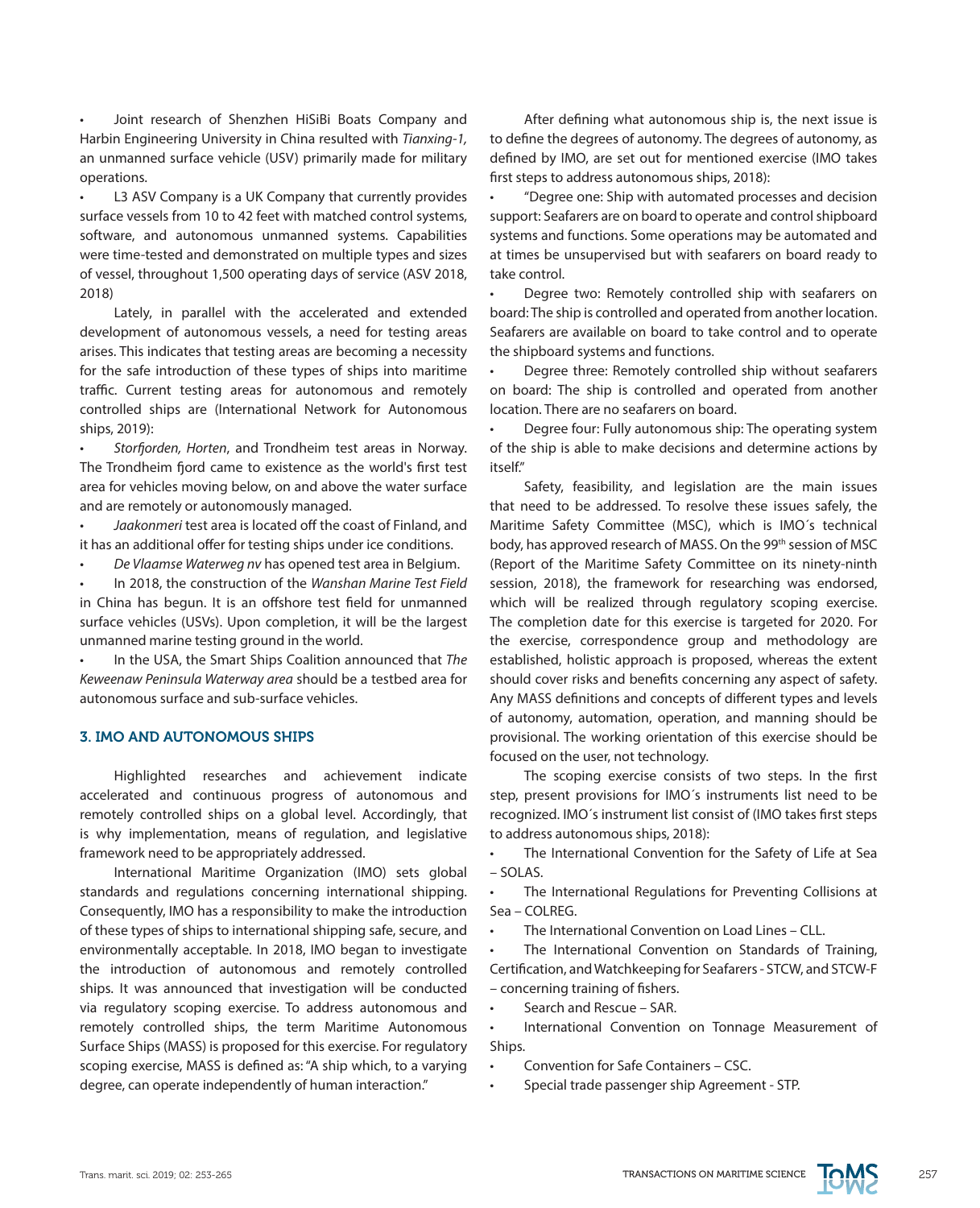During this step, the application of these instruments to the MASS needs to be assessed. Additional information about the deployed methods, results, and exact time needed for each step is anticipated for MSC 102 session, scheduled for May 2020. For instruments associated with autonomy degrees and maritime safety, the following is determined:

Apply to MASS and prevent MASS operations.

Apply to MASS and do not prevent MASS operations and require no actions.

Apply to MASS and do not prevent MASS operations, but may need to be amended or clarified, and/or may contain gaps.

Have no application to MASS operations.

The objective of the next step is to determine the most suitable way of addressing MASS operations. It is achieved by conducting analysis in which the human element, technology, and operational factors are taken into account. The main goals of the analysis are to determine the necessity for (Maritime Safety Committee, 100th session, 2018):

Equivalences as provided for by instruments or developing interpretations and/or

- Amending existing instruments and/or
- Developing new instruments and/or
- None of the above as a result of the analysis.

Aside from IMO's statements, during the 99<sup>th</sup> session of MSC, additional considerations on definitions for levels and concepts of autonomy were suggested. Regarding definitions and levels of autonomy, six suggestions were proposed. Proposals were given by two Classification Societies, two industry/ research associations, one company involved in autonomous technologies, and one consultant. In Table 2, four suggestions are shown because all the suggestions given by Classification Societies are examined in a separate table.

In this session, the background was presented to point out the progress that has been marked regarding autonomous ships. It was underlined that a few projects were conducted on autonomous maritime traffic, such as MUNIN and AAWA project, emphasizing the progress achieved in this aspect. Project *One Sea – Autonomous Maritime Ecosystem*, which is a collaboration between shipyards and ship owners, is highlighted as ongoing work on the subject of autonomous maritime traffic. Also, a recently achieved joint point of view regarding levels of autonomy in the automotive industry was mentioned. This achievement outlines potential direction concerning levels of autonomy in shipping (Considerations on definitions for levels and concepts of autonomy, Submitted by Finland, 2018).

#### Table 2.

Proposals on levels of autonomy presented during MSC<sup>'</sup>s 99<sup>th</sup> session.

(Source: Made by the author using data from Considerations on definitions for levels and concepts of autonomy, Submitted by Finland, 2018).

| <b>Level of autonomy</b> | <b>Description</b>                                                                                                                                                                                                                                                                                                                                                                                                                                                                     |
|--------------------------|----------------------------------------------------------------------------------------------------------------------------------------------------------------------------------------------------------------------------------------------------------------------------------------------------------------------------------------------------------------------------------------------------------------------------------------------------------------------------------------|
| Level 0 - Manned         | Ship/craft is controlled by operators aboard.                                                                                                                                                                                                                                                                                                                                                                                                                                          |
| Level 1 - Operated       | Under Operated control, all cognitive functionality is within the human operator. The operator<br>has direct contact with the unmanned ship over, for example, continuous radio (R/C) and/or cable<br>(e.g. tethered UUVs and ROVs). The operator makes all decisions, directs, and controls all vehicle<br>and mission functions.                                                                                                                                                     |
| Level 2 - Directed       | Under Directed control, some degree of reasoning and ability to respond is implemented into the<br>unmanned ship. It may sense the environment, report its state, and suggest one or several actions.<br>It may also suggest possible actions to the operator, such as, for example, prompting the operator<br>for information or decisions. However, the authority to make decisions is with the operator. The<br>unmanned ship will act only if commanded and/or permitted to do so. |
| Level 3 - Delegated      | The unmanned ship is now authorized to execute some functions. It may sense the environment,<br>report its state and define actions, and report its intention. The operator has the option to<br>object to (veto) intentions declared by the unmanned ship during a certain time, after which the<br>unmanned ship will act. The initiative emanates from the unmanned ship and decision-making is<br>shared between the operator and the unmanned ship.                               |
|                          |                                                                                                                                                                                                                                                                                                                                                                                                                                                                                        |

#### **The UK Marine Industries Alliance**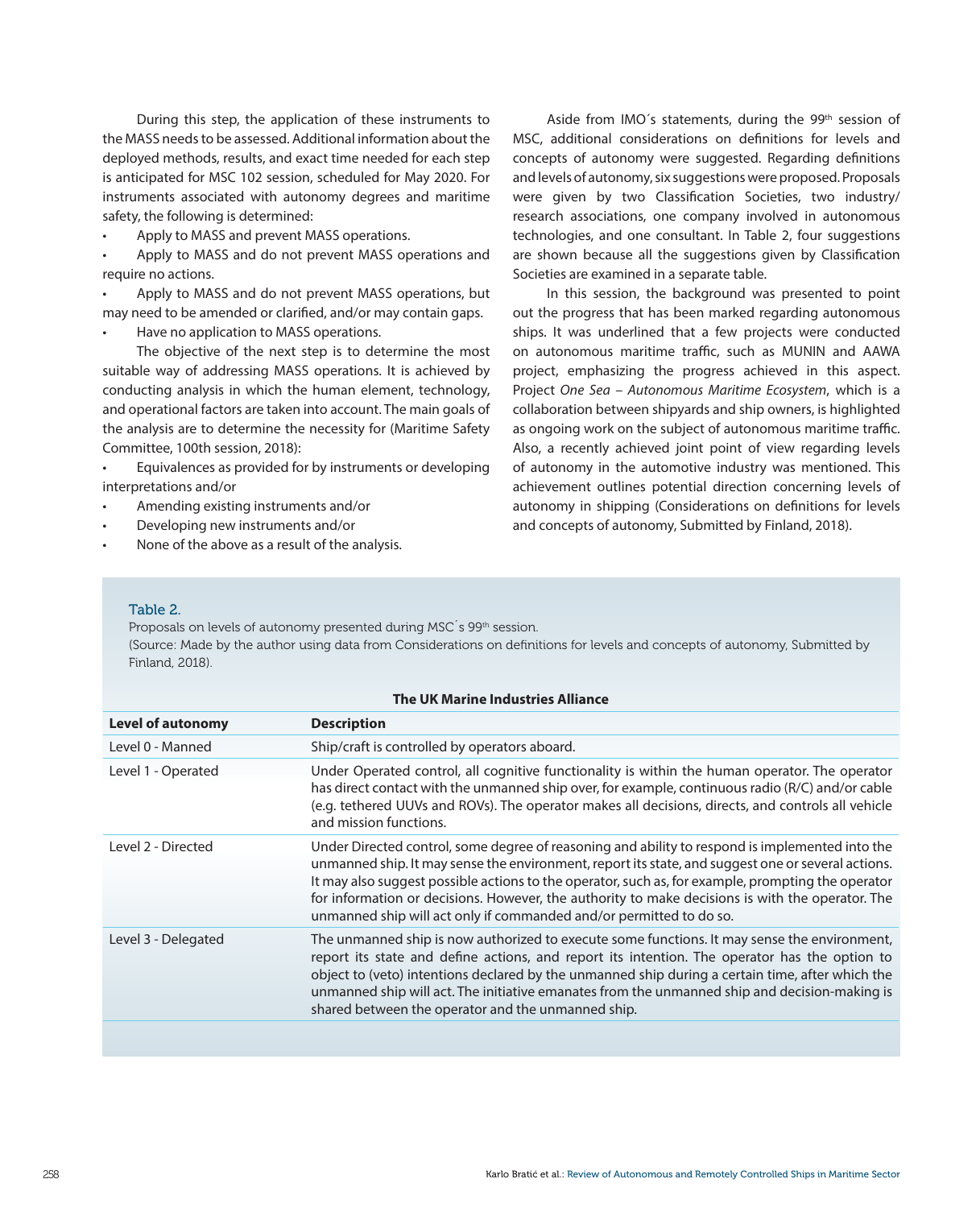| Level 4 - Monitored            | The unmanned ship will sense the environment and report its state. The unmanned ship defines<br>actions, decides, acts, and reports its action. The operator may monitor the events.                                                                                                                                                                                                                     |
|--------------------------------|----------------------------------------------------------------------------------------------------------------------------------------------------------------------------------------------------------------------------------------------------------------------------------------------------------------------------------------------------------------------------------------------------------|
| Level 5 - Autonomous           | The unmanned ship will sense the environment, define possible actions, decide, and act. The<br>unmanned ship is afforded a maximum degree of independence and self-determination within<br>the context of the system's capabilities and limitations. Autonomous functions are invoked by<br>the on board systems at occasions decided by the same, without notifying any external units or<br>operators. |
|                                | <b>The Ramboll</b>                                                                                                                                                                                                                                                                                                                                                                                       |
| <b>Level of autonomy</b>       | <b>Description</b>                                                                                                                                                                                                                                                                                                                                                                                       |
| M - (Manual)                   | The operator (master) is on board controlling the ship, which is manned as per current manning<br>standards. Subject to sufficient technical support options and warning systems, the bridge may at<br>times be unmanned with an officer on standby ready to take control and assume the navigational<br>watch.                                                                                          |
| R - (Remote)                   | The ship is controlled and operated from shore or another ship, but a person trained for<br>navigational watch and maneuvering of the ship will be on board on standby ready to receive<br>control and assume the navigational watch.                                                                                                                                                                    |
| RU - (Remote, unmanned)        | The ship is controlled from shore or another ship and does not have any crew on board.                                                                                                                                                                                                                                                                                                                   |
| A - (Autonomous)               | The operating system of the vessel calculates consequences and risks. The system can make<br>decisions and determine actions. The operator onshore is only involved in decisions if the system<br>fails or prompts for human intervention.                                                                                                                                                               |
|                                | The Norwegian Forum for Autonomous Ships (NFAS)                                                                                                                                                                                                                                                                                                                                                          |
| <b>Level of autonomy</b>       | <b>Description</b>                                                                                                                                                                                                                                                                                                                                                                                       |
| Decision support               | Decision support and advice to crew on the bridge, the crew decides.                                                                                                                                                                                                                                                                                                                                     |
| Automatic bridge               | Automated operation, but under continuous supervision by the crew.                                                                                                                                                                                                                                                                                                                                       |
| Remote ship                    | Unmanned continuously monitored and direct control from shore.                                                                                                                                                                                                                                                                                                                                           |
| Automatic ship                 | Unmanned continuously monitored and direct control from shore.                                                                                                                                                                                                                                                                                                                                           |
| Constrained autonomous         | Unmanned, partly autonomous, supervised by the shore.                                                                                                                                                                                                                                                                                                                                                    |
| Fully autonomous               | Unmanned and without supervision.                                                                                                                                                                                                                                                                                                                                                                        |
|                                | <b>Rolls-Royce</b>                                                                                                                                                                                                                                                                                                                                                                                       |
| <b>Level of autonomy</b>       | <b>Description</b>                                                                                                                                                                                                                                                                                                                                                                                       |
| Level - 0 No autonomy          | All aspects of operational tasks performed by the human operator, even when enhanced with<br>warning or intervention system. The human operator safely operates the system at all times.                                                                                                                                                                                                                 |
| Level 1 - Partial autonomy     | The targeted operational tasks performed by the human operator but can transfer control of<br>specific sub-tasks to the system. The human operator has overall control of the system and safely<br>operates the system at all times.                                                                                                                                                                     |
| Level 2 - Conditional autonomy | The targeted operational tasks performed by an automated system without human interaction<br>and the human operator performs the remaining tasks. The human operator is responsible for its<br>safe operation.                                                                                                                                                                                           |
| Level 3 - High autonomy        | The targeted operational tasks performed by an automated system without human interaction<br>and the human operator performs the remaining tasks. The system is responsible for its safe<br>operation.                                                                                                                                                                                                   |
| Level 4 - Full autonomy        | All operational tasks performed by an automated system under all defined conditions.                                                                                                                                                                                                                                                                                                                     |

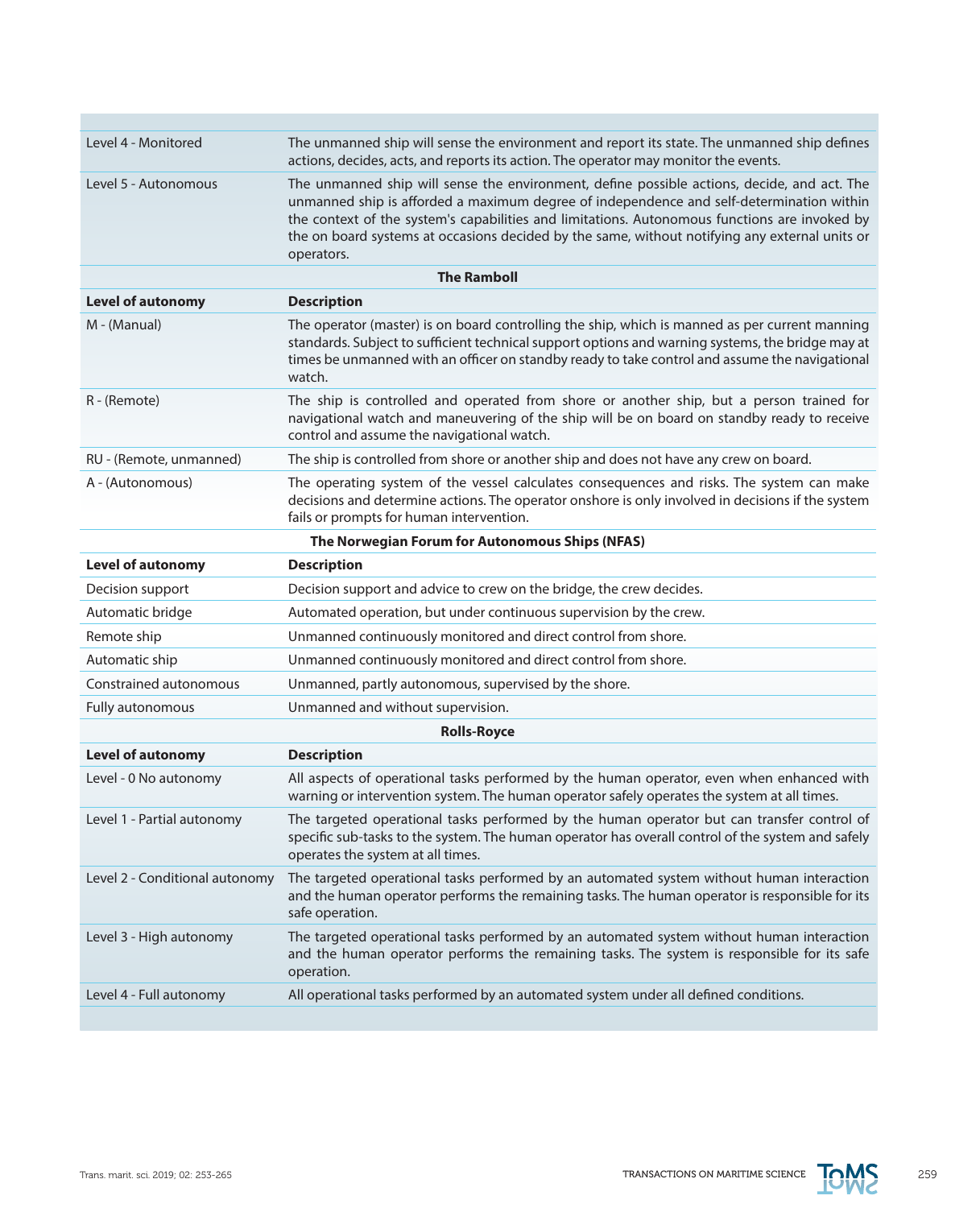In addition, it was noticed how suggested levels of autonomy varied numerously as well as in their definitions. During this session, definite number or definitions were not achieved, but it was noted that levels of autonomy should be comprehensive, applicable to real projects, and numerously minimalized if possible.

## 4. CLASSIFICATION SOCIETIES AND AUTONOMOUS SHIPS

As mentioned, IMO has already started to identify the safety, security, and environmental aspects of MASS operations in line with the existing IMO standards. In parallel with MASS introduction, the need for a new and possibly additional level of technical requirements arose. The International Association of Classification Societies (IACS) aims to contribute to this subject by designing requirements and processes for identified emerging areas and gaps (Position paper MASS, 2019). IACS included this MASS agenda on its strategic Action Plan:

Review of all IACS Resolutions and Recommendations to recognize possible requirements that might obscure technical development of MASS.

Address possible issues that might obscure the technical development of MASS.

Also, IACS has conducted several initiatives on this matter, such as:

Internal review of all Resolutions (2017)

Pilot project for selected IACS Resolutions (2018)

Basic Principles for drafting New and revised IACS Resolutions (2018)

Establishment of IACS Task Force on MASS (2019)

References to IACS' Leadership or Participation in external Meetings/Activities

According to Musonov (2018), shifting from ships with personnel to autonomous ships will evolve gradually. It is hardly realistic to expect that fully autonomous vessels commence worldwide operation in a short period, such as several years. Shifting should be perceived as a step-by-step process in which the phased implementation of various technologies is observed. As the main technical advisor to IMO, IACS intends to contribute in future work by:

• Continuing its participation in the IMO Working Group at MSC 101 (June 2019) and MSC 102 (May 2020) as well as at scheduled Intersessional MSC Working Group on MASS (September 2019).

Monitoring the development of Guidelines on MASS trials initiated by MSC 100, and providing comment as necessary.

IACS intends to continue its active participation in IMO regulatory scoping exercise on MASS (February 2019 – February 2020).

IACS plans to monitor ISO/TC8/WG10's work program on the development of new ISO standards related to MASS terminology and concepts for ship autonomy.



#### Figure 4.

International regulations and technical standards for autonomous ships (Source: Made by the author, using data Guidelines for Autonomous Shipping (2017), LR Code for Unmanned Marine Systems (2017), Autonomous and remotely operated ships (2018), Guidelines for autonomous cargo ships (2018).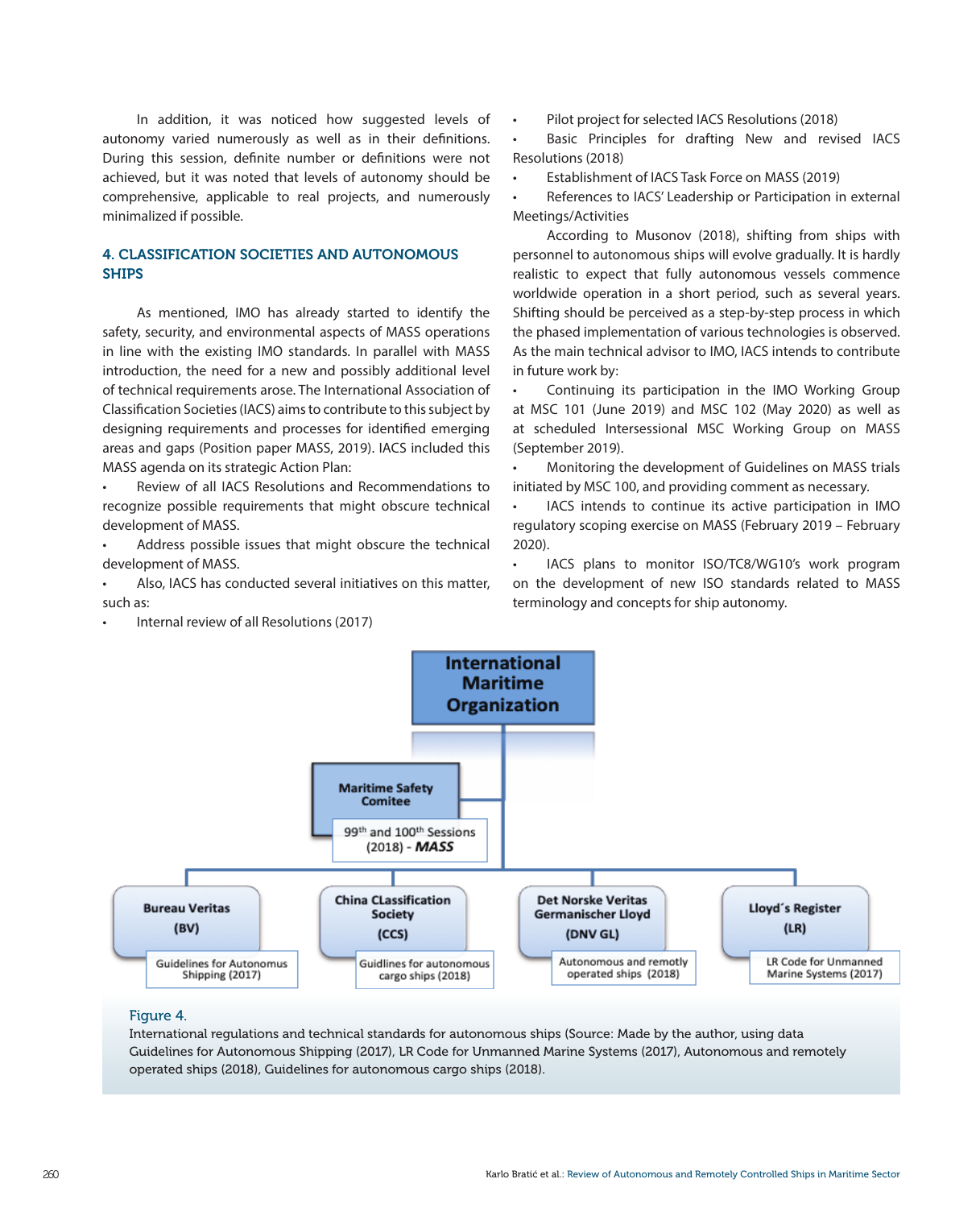### Table 3.

Autonomy levels, according to Classification Societies.

(Source: Made by the author using data of Guidelines for Autonomous Shipping (2017), LR Code for Unmanned Marine Systems (2017), Autonomous and remotely operated ships (2018), Guidelines for autonomous cargo ships (2018).

|                                                                                                                                                                                                                                                                                                                                                                                              |                                                      |                                                                                                                                                                                                                                                                                     | <b>Bureau Veritas</b> |                 |                 |               |
|----------------------------------------------------------------------------------------------------------------------------------------------------------------------------------------------------------------------------------------------------------------------------------------------------------------------------------------------------------------------------------------------|------------------------------------------------------|-------------------------------------------------------------------------------------------------------------------------------------------------------------------------------------------------------------------------------------------------------------------------------------|-----------------------|-----------------|-----------------|---------------|
|                                                                                                                                                                                                                                                                                                                                                                                              | <b>Level of autonomy</b>                             | <b>Definition</b>                                                                                                                                                                                                                                                                   | <b>Acquisition</b>    | <b>Analysis</b> | <b>Decision</b> | <b>Action</b> |
| $\mathbf{0}$                                                                                                                                                                                                                                                                                                                                                                                 | Human operated                                       | Human makes all decisions<br>and controls all functions.                                                                                                                                                                                                                            | System Human          | Human           | Human           | Human         |
| $\mathbf{1}$                                                                                                                                                                                                                                                                                                                                                                                 | Human directed                                       | System suggests actions<br>Human makes decisions and<br>actions.                                                                                                                                                                                                                    | System                | System Human    | Human           | Human         |
| 2                                                                                                                                                                                                                                                                                                                                                                                            | Human<br>delegated                                   | System invokes functions<br>Human can reject decisions<br>during a certain time.                                                                                                                                                                                                    | System                | System          | System Human    | Human         |
| 3                                                                                                                                                                                                                                                                                                                                                                                            | Human<br>supervised                                  | System invokes functions<br>without waiting for human<br>reaction.                                                                                                                                                                                                                  | System                | System          | System          | System Human  |
| $\overline{4}$                                                                                                                                                                                                                                                                                                                                                                               | Fully<br>autonomous                                  | System invokes functions<br>without informing the<br>human, except in case of<br>emergency.                                                                                                                                                                                         | System                | System          | System          | System        |
|                                                                                                                                                                                                                                                                                                                                                                                              |                                                      |                                                                                                                                                                                                                                                                                     | Lloyd's Register      |                 |                 |               |
|                                                                                                                                                                                                                                                                                                                                                                                              | <b>Level of autonomy</b>                             | <b>Description</b>                                                                                                                                                                                                                                                                  |                       |                 |                 |               |
| 1) No cyber access - no assessment - no descriptive note - included for information only. 2) Manual: No<br>$0$ / $*$ AL 0<br>autonomous function. All action and decision-making performed manually (N.B. systems may have level of<br>autonomy, with Human in/ on the loop.), i.e. human controls all actions.                                                                              |                                                      |                                                                                                                                                                                                                                                                                     |                       |                 |                 |               |
| 1/AL1<br>1) Manual cyber access - no assessment - no descriptive note - included for information only. 2) On-board<br>Decision Support: All actions taken by human Operator, but decision support tool can present options or<br>otherwise influence the actions chosen. Data is provided by the systems on board.                                                                           |                                                      |                                                                                                                                                                                                                                                                                     |                       |                 |                 |               |
| 2/AL2                                                                                                                                                                                                                                                                                                                                                                                        |                                                      | 1) Cyber access for autonomous/remote monitoring. 2) On & Off-board Decision Support: All actions taken by<br>human Operator, but decision support tool can present options or otherwise influence the actions chosen.<br>Data may be provided by systems on or off-board.          |                       |                 |                 |               |
| 3/AL3                                                                                                                                                                                                                                                                                                                                                                                        |                                                      | 1) Cyber access for autonomous/remote monitoring and control (on board permission is required, on board<br>override is possible). 2) `Active' Human in the loop: Decisions and actions are performed with human<br>supervision. Data may be provided by the system on or off-board. |                       |                 |                 |               |
| 1) Cyber access for autonomous/remote monitoring and control (on board permission is not required, on<br>4/AL4<br>board override is possible). 2) Human on the loop. Operator/Supervisory: Decisions and actions are performed<br>autonomously with human supervision. High impact decisions are implemented in a way to give human<br>Operators the opportunity to intercede and over-ride. |                                                      |                                                                                                                                                                                                                                                                                     |                       |                 |                 |               |
| 5/AL5                                                                                                                                                                                                                                                                                                                                                                                        |                                                      | 1) Cyber access for autonomous/remote monitoring and control (on board permission is not required, on<br>board override is not possible). 2) Fully autonomous: Rarely supervised operation where decisions are entirely<br>made and actioned by the system.                         |                       |                 |                 |               |
| AL 6                                                                                                                                                                                                                                                                                                                                                                                         |                                                      | 2) Fully autonomous: Unsupervised operation where decisions are entirely made and actioned by the system.<br>*AL - Autonomy level (stands for second set of levels of autonomy and their definitions)                                                                               |                       |                 |                 |               |
|                                                                                                                                                                                                                                                                                                                                                                                              |                                                      | Det Norske Veritas Germanischer Lloyd & China Classification Society                                                                                                                                                                                                                |                       |                 |                 |               |
| Degrees of autonomy<br>Description                                                                                                                                                                                                                                                                                                                                                           |                                                      |                                                                                                                                                                                                                                                                                     |                       |                 |                 |               |
| $\mathbf{1}$                                                                                                                                                                                                                                                                                                                                                                                 | Ship with automated processes and decision support.  |                                                                                                                                                                                                                                                                                     |                       |                 |                 |               |
| $\overline{2}$                                                                                                                                                                                                                                                                                                                                                                               |                                                      | Remotely controlled ship with seafarers on board.                                                                                                                                                                                                                                   |                       |                 |                 |               |
| 3                                                                                                                                                                                                                                                                                                                                                                                            | Remotely controlled ship without seafarers on board. |                                                                                                                                                                                                                                                                                     |                       |                 |                 |               |
| 4                                                                                                                                                                                                                                                                                                                                                                                            | Fully autonomous ship.                               |                                                                                                                                                                                                                                                                                     |                       |                 |                 |               |

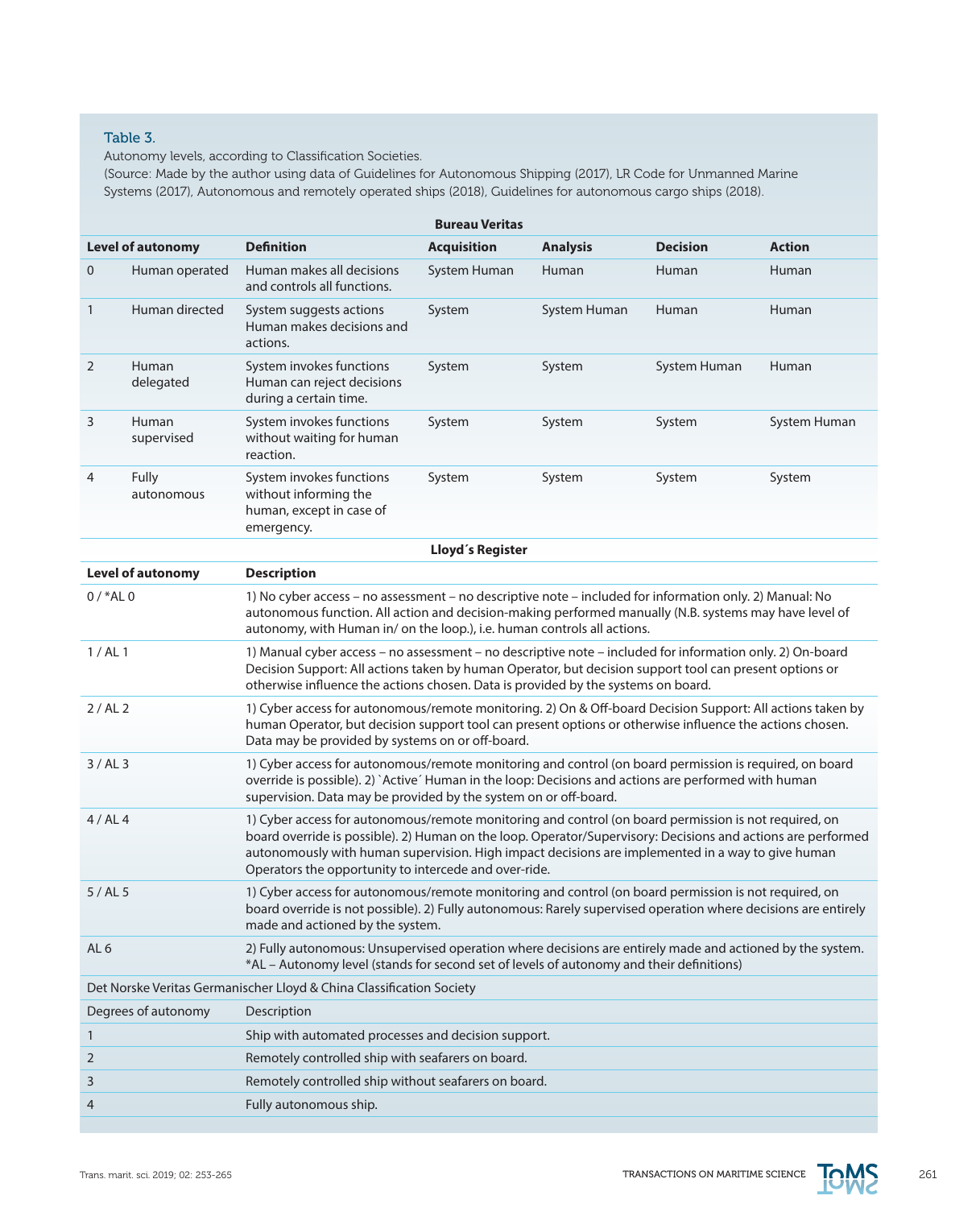Classification societies provide technical standards regarding construction and operation of ships and offshore structures. The required standards will apply to autonomous and remotely controlled ships. Also, compliance with the standards required by certain classification society is accomplished via regular inspections or additional surveys. As defined by the Classification Society, these types of ships need to comply with the same or higher standards than conventional ships.

Figure 4 shows progress regarding autonomous ships, which is provided by certain classification societies. Since, these guidelines represent the manifest of each classification society regarding autonomous ships, for the purpose of this paper

contents and definitions of autonomy levels are extracted from each guideline.

Table 3 shows each level of autonomy described individually for a comprehensive overview. DNV GL and CCS have the same autonomy levels and definitions, which are replicated from IMO´s degrees of autonomy. In contrast, BV and LR have a different organization of autonomy levels and related definitions. BV´s levels of autonomy define the difference between the role of the human and the role of the system. The role of the human or the system is shared on four functions, which are based on a fourstage model of human information processing. These functions are (Guidelines for Autonomous Shipping, 2017):

#### Table 4.

Contents from different guidelines for autonomous ships.

(Source: Made by the author, using data of Guidelines for Autonomous Shipping (2017), LR Code for Unmanned Marine Systems (2017), Autonomous and remotely operated ships (2018), Guidelines for autonomous cargo ships (2018).

| <b>Bureau Veritas - Guidelines for Autonomous Shipping</b>          |                                                                                                                                                                                            |                                                                                                                                                                                            | Lloyd's Register - LR Code for<br><b>Unmanned Marine Systems</b><br><b>Chapters 1-9; Annexes A, B</b>                                                                                                                                                                     |  |
|---------------------------------------------------------------------|--------------------------------------------------------------------------------------------------------------------------------------------------------------------------------------------|--------------------------------------------------------------------------------------------------------------------------------------------------------------------------------------------|---------------------------------------------------------------------------------------------------------------------------------------------------------------------------------------------------------------------------------------------------------------------------|--|
| <b>Section 1-4</b>                                                  |                                                                                                                                                                                            |                                                                                                                                                                                            |                                                                                                                                                                                                                                                                           |  |
| General                                                             | Guidelines for Functionality of<br>Autonomous Systems                                                                                                                                      | Guidelines for Reliability of<br>Autonomous Systems                                                                                                                                        | Chapters<br>• General<br>• Structure<br>• Stability<br>• Control system<br>• Electrical systems<br>• Navigation systems<br>• Propulsion and maneuvering<br>$\cdot$ Fire<br>• Auxiliary systems<br>Annex A – Concept of<br>operations<br>Annex B – Verification<br>methods |  |
| • General<br>• Safety and<br>• security conditions<br>• Regulations | • General<br>• Navigation system<br>• Communication network and<br>system<br>• Machinery system<br>• Cargo management system<br>• Passenger management<br>system<br>• Shore control center | • General<br>• Navigation system<br>• Communication network and<br>system<br>• Machinery system<br>• Cargo management system<br>• Passenger management<br>system<br>• Shore control center |                                                                                                                                                                                                                                                                           |  |
| Risk and Technology<br>Assessment                                   |                                                                                                                                                                                            |                                                                                                                                                                                            |                                                                                                                                                                                                                                                                           |  |
| • General<br>• Risk assessment<br>• Technology assessment           |                                                                                                                                                                                            |                                                                                                                                                                                            |                                                                                                                                                                                                                                                                           |  |

| <b>DNV GL - Autonomous and remotely operated ships</b>                                                                                                                                          |                                                                                                                                                                                                                                                                                                                                        | CCS - Guidelines for autonomous cargo ships                                                                                                                                                                                                                                                                                                                                   |
|-------------------------------------------------------------------------------------------------------------------------------------------------------------------------------------------------|----------------------------------------------------------------------------------------------------------------------------------------------------------------------------------------------------------------------------------------------------------------------------------------------------------------------------------------|-------------------------------------------------------------------------------------------------------------------------------------------------------------------------------------------------------------------------------------------------------------------------------------------------------------------------------------------------------------------------------|
| <b>Sections 1-7</b>                                                                                                                                                                             | <b>Appendixes A-E</b>                                                                                                                                                                                                                                                                                                                  | <b>Chapters 1-14</b>                                                                                                                                                                                                                                                                                                                                                          |
| • General<br>• Main principles<br>• Qualification and approval<br>process<br>• Navigations functions<br>• Vessel engineering functions<br>• Remote control centers<br>• Communication functions | •List of potential minimum risk<br>conditions (A)<br>• List of potential autoremote<br>functions (B)<br>• Navigation systems -<br>applicability of conventional<br>carriage requirements for<br>autonomous vessels (C)<br>• Navigations systems -<br>additional systems for<br>autoremote vessels (D)<br>• Simulator based testing (E) | • General<br>• Situation awareness<br>• Navigation control<br>• Machinery installations<br>• Mooring and anchoring<br>• Electrical installations<br>• Communication and signal equipment<br>• Hull construction and safety<br>• Fire-fighting<br>• Environmental protection<br>• Ship security<br>• Remote operation center<br>• Cyber security<br>• Survey and certification |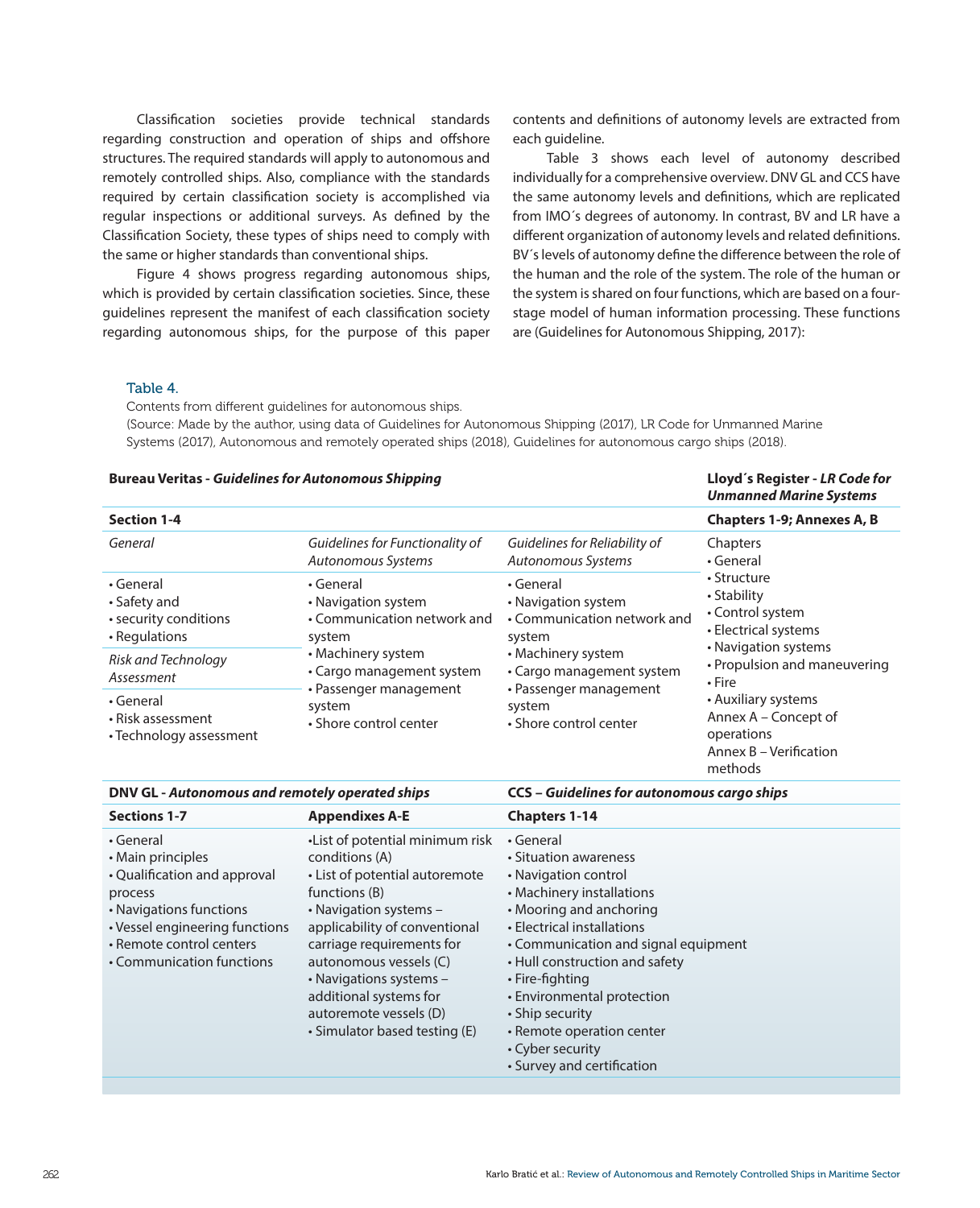- Information acquisition.
- Information analysis.
- Decision and action selection.
- Action implementation.

LR´s levels of autonomy are shown as a duplicate to highlight their progress on this matter (Design Code for Unmanned Marine Systems, 2017). Differences that exist among levels of autonomy provided by Classification Societies are presented through comparison in Table 4. These differences are shown through:

- Numbers of levels of autonomy
- Definitions of autonomy levels
- Used terminology.

All autonomy level definitions do not refer to the engine room, which is an essential part of every ship. Also, some definitions (Ramboll) in their nature refer only to the bridge, i.e. to navigation. When comparing all definitions of autonomy levels, autonomy is most commonly referred onto the whole ship or a single system.

Table 4 shows the content of the guidelines provided by Classification Societies. This indicates how the provided guidelines, through technical standards, anticipate that numerous and miscellaneous systems will be fitted on such ships. The systems fitted on autonomous or remotely controlled ships may not mutually be at the same autonomy level, or with regard to the ship in general.

Also, all the contents include a variety of systems which are usually fitted to a conventional ship. As the applicability of autonomous and remotely controlled ships is brought closer to the merchant (cargo) ships, it is unlikely to expect that they may be defined and referred to as a single system. So, it is safe to presume that additional distributions or definitions of autonomy levels among ships and fitted systems, following the achieved progress will be needed. A similar conclusion is drawn during the MSC 99th session, where it is noted that marine ships are comprised of many systems and that autonomy among these systems can vary.

Apart from this, in each content a segment regarding engine room is provided. In the cross-section of this segment, significant deviations are noted. Classification Societies state that each segment from Table 3 should at least match the same level of safety and performance as the same system on a conventional ship. Moreover, according to the provided technical standards, these ships when compared to conventional ships should ensure an equivalent or higher level of safety. Guidelines provided by BV and LR give mostly generic information on this segment. For this reason, a further comparison is conducted between the guidelines provided by DNV GL and CCS.

Regarding engine room, DNV GL in its guidelines differentiates Automatic Operation (AO) and Automatic Support (AS). Automatic Operation is defined as the operation of the vessel´s functions by automation systems, which do not need crew intervention. Automatic Support is defined as the operation of the vessel´s functions by automation systems that operate in combination with the crew.

If engine room machinery is under AO, then manual operations are replaced by automation systems. In that case, remote supervision and emergency control should be arranged in the Remote Control Centre (RCC). For resolving unexpected and abnormal events automation functions should be redundant or augmented by independent automatic safety systems. For example, a power management system on a conventional vessel is in general not provided with redundant control (Autonomous and remotely operated ships, 2018).

If engine room machinery is under AS, then manual operation on board will be performed by the remote engineering watch in RCC. For engineering watch to manage properly, functions that provide decision support should be properly arranged. Propulsion and steering system, along with associated auxiliary systems, can be automatically operated or supported.

In the case when propulsion or steering function is under AS, then:

Propulsion and steering machinery is under engineering watch control and all actions are manually conducted.

In the case of poor decision making, a warning should be issued by the decision support system.

The decision support system should be integrated with other systems.

In the case when propulsion or steering function is under AO, then:

Propulsion and steering machinery is completely controlled by automation systems as well as supporting auxiliary systems.

Automation systems should be capable of issuing a notice in due time, before performing a certain order. Propulsion and steering system should be arranged so that manual control and intervention can be performed from the RCC. Restoration of propulsion and steering functions should be arranged in a way that now manual actions are needed.

If unexpected failures and events are not eliminated by automatic control functions, then alerting, diagnostics, monitoring, and controlling functions should provide adequate data and control for the responsible personnel in RCC to manage the same.

The engineering watch in RCC should be provided with sufficient monitoring, alerting, diagnostic functions and controls to intervene in case of unexpected events and failures which are not safely handled by the automatic control functions.

In its guidelines, CCS requires additional provisions regarding the engine room. It is stated that, unless provided otherwise, autonomous ships must comply with Chapter 4 of the Rules for Intelligent Ships (Guidelines for Autonomous Cargo

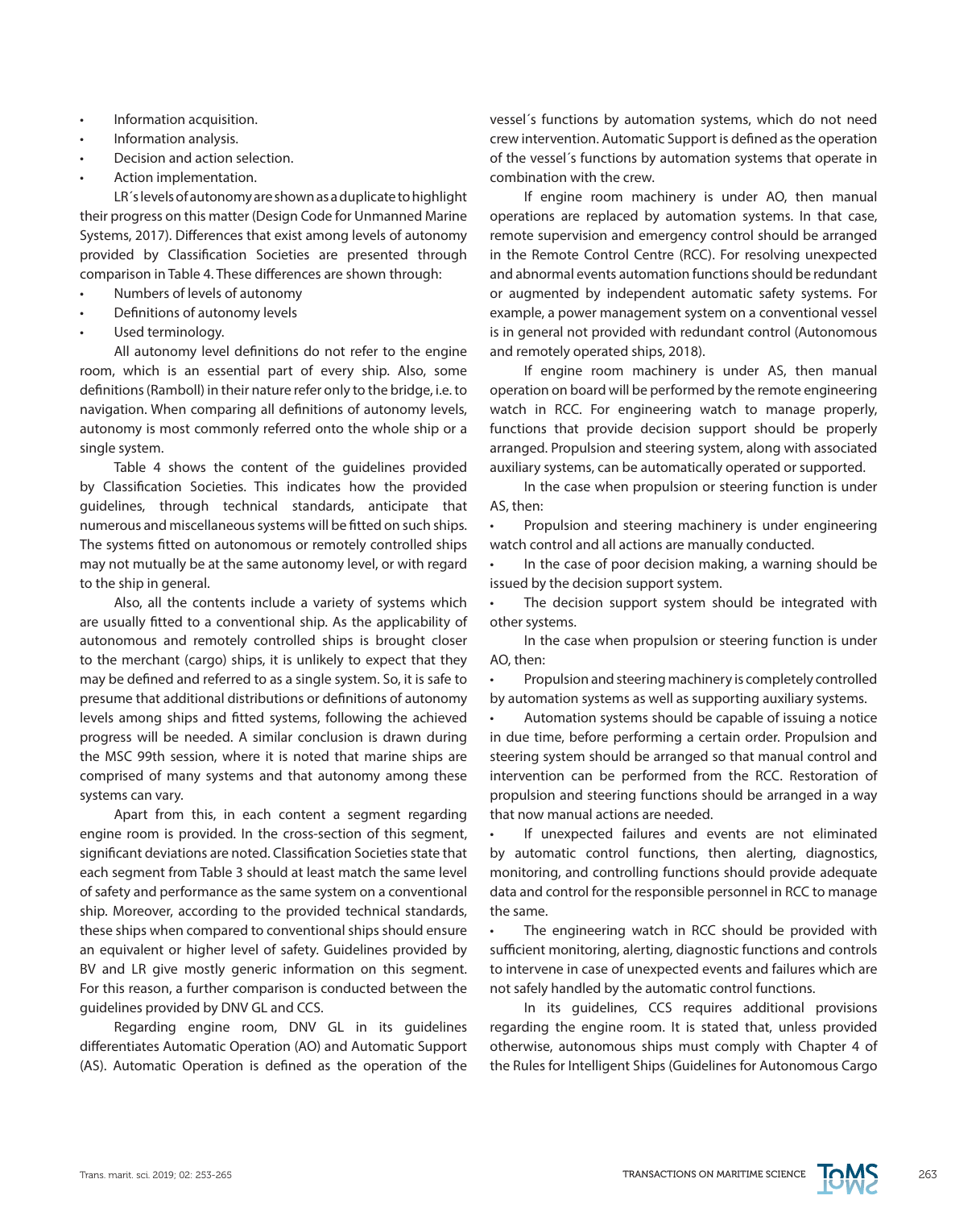Ships, 2018). According to these rules, autonomous ships are provided with intelligent machinery system, which carries out condition monitoring and fitness management of:

- Main propulsion machinery
- Auxiliary machinery installations
- Boilers and machinery piping systems.

An intelligent machinery system should perform automatic recording of diverse information from all systems in the engine room. Some of this information is navigation instructions, respective action responses from the engine room, operational records specified by regulations, e.g. fuel change-over and maintenance records.

Additionally, intelligent machinery system needs to provide:

- Automatic reporting
- Automatic output of various records and reports
- Feedbacks to RCC.

Although DNV GL and CCS provide detailed information concerning the engine room, in spite of the differences all the presented guidelines provide sufficient basis in a form of technical standards for the development of autonomous ship and remotely controlled ships. From engine room aspect, when relating autonomous or remotely controlled ship concept to the currently deployed merchant or commercial ships, e.g. passenger or cargo ships, some difficulties arise. Such difficulties are mainly based on the complexity of the engine room and the need for personnel to perform maintenance during exploitation.

#### 5. CONCLUSION

Even though human action is stated as the most common cause of accidents on board, it is an indispensable element needed for the exploitation of ships today. Due to their high level of development and thermal efficiency achieved, most commonly used propulsion systems in modern shipping are two-stroke diesel engines, steam and gas turbines or combination marine propulsion systems. These propulsion systems are comprised of heavy-duty machinery which for their operation use different types of fuel oil, lubricants, coolant medium with aggressive additives, etc. That is why engine room on conventional ships is comprised of numerous and complex systems, which require adequate personnel on board for constant monitoring and maintenance. As progress approaches closer to the complete autonomy, the number of crew on board will appropriately be reduced and labor organization on board will change. Therefore, the personnel involved in navigation and engineering functions on those types of ships should undergo specific training and education.

All these reasons emphasize that autonomous and remotely controlled ships cannot be observed exclusively through navigation or bridge autonomy. The autonomy levels mentioned in this paper may be sufficient for the current extent autonomy progress in shipping, i.e. smaller vessels listed in the introduction. Their main purpose is testing and ultimately proofing applicability of autonomy across entire shipping.

Therefore, currently provided guidelines for autonomous and remotely controlled ships, levels of autonomy and achieved progress in this field do not prove to be sufficient for creating a tenable relation of autonomy or remote control to the conventional merchant ships deployed in modern shipping.

#### **REFERENCES**

ASV, 2018. C-3 Worker 7. Available at: [https://www.asvglobal.com/wp-content/](https://www.asvglobal.com/wp-content/uploads/2018/06/C-Worker-7_Datasheet_2018.pdf) [uploads/2018/06/C-Worker-7\\_Datasheet\\_2018.pdf](https://www.asvglobal.com/wp-content/uploads/2018/06/C-Worker-7_Datasheet_2018.pdf), accessed on: 15 March, 2019.

Bureau Veritas, 2017. Guidelines for Autonomous Shipping. Available at: [https://](https://www.bureauveritas.jp/news/pdf/641-NI_2017-12.pdf) [www.bureauveritas.jp/news/pdf/641-NI\\_2017-12.pdf,](https://www.bureauveritas.jp/news/pdf/641-NI_2017-12.pdf) accessed on: 5 January, 2019.

Burmeister, H.C., Moræus, J.A., 2015. D8.7: Final Report: Autonomous Engine Room. Available on: [http://www.unmanned-ship.org/munin/wp-content/](http://www.unmanned-ship.org/munin/wp-content/uploads/2015/09/MUNIN-D8-7-Final-Report-Autonomous-Engine-Room-MSoft-final.pdf) [uploads/2015/09/MUNIN-D8-7-Final-Report-Autonomous-Engine-Room-MSoft](http://www.unmanned-ship.org/munin/wp-content/uploads/2015/09/MUNIN-D8-7-Final-Report-Autonomous-Engine-Room-MSoft-final.pdf)[final.pdf,](http://www.unmanned-ship.org/munin/wp-content/uploads/2015/09/MUNIN-D8-7-Final-Report-Autonomous-Engine-Room-MSoft-final.pdf) accessed on: 15 January, 2019.

CCS, 2018. Guidelines for Autonomous Cargo Ships. Available at: [http://www.ccs.](http://www.ccs.org.cn/ccswzen/font/fontAction%21article.do%3FarticleId%3D4028e3d6660ffd5f01692c60fe9a02e3) [org.cn/ccswzen/font/fontAction!article.do?articleId=4028e3d6660ffd5f01692c60fe](http://www.ccs.org.cn/ccswzen/font/fontAction%21article.do%3FarticleId%3D4028e3d6660ffd5f01692c60fe9a02e3) [9a02e3](http://www.ccs.org.cn/ccswzen/font/fontAction%21article.do%3FarticleId%3D4028e3d6660ffd5f01692c60fe9a02e3), accessed on: 7 January, 2019.

DNV GL, 2018. Autonomous and remotely operated ships. Available at: [http://rules.](http://rules.dnvgl.com/docs/pdf/DNVGL/CG/2018-09/DNVGL-CG-0264.pdf) [dnvgl.com/docs/pdf/DNVGL/CG/2018-09/DNVGL-CG-0264.pdf,](http://rules.dnvgl.com/docs/pdf/DNVGL/CG/2018-09/DNVGL-CG-0264.pdf) accessed on: 7 January, 2019.

Eder, B., 2018. Inaugural Francesco Berlingieri Lecture Unmanned vessels: Challenges ahead. Comité Maritime International. Available at: [https://comitemaritime.org/wp](https://comitemaritime.org/wp-content/uploads/2018/05/Sir-Bernard-Eder-Berlingieri-Lecture-London-Assembly-2018-geconverteerd.pdf)[content/uploads/2018/05/Sir-Bernard-Eder-Berlingieri-Lecture-London-Assembly-](https://comitemaritime.org/wp-content/uploads/2018/05/Sir-Bernard-Eder-Berlingieri-Lecture-London-Assembly-2018-geconverteerd.pdf)[2018-geconverteerd.pdf](https://comitemaritime.org/wp-content/uploads/2018/05/Sir-Bernard-Eder-Berlingieri-Lecture-London-Assembly-2018-geconverteerd.pdf), accessed on: 25 January, 2019.

EMSA, 2016. Annual overview of marine casualties and incidents 2016. Available at: [http://www.emsa.europa.eu/news-a-press-centre/external-news/item/2903](http://www.emsa.europa.eu/news-a-press-centre/external-news/item/2903-annual-overview-of-marine) [annual-overview-of-marine,](http://www.emsa.europa.eu/news-a-press-centre/external-news/item/2903-annual-overview-of-marine) accessed on: 25 January, 2019

International Association of Classification Societies, 2019. Position paper MASS, available at: <http://www.iacs.org.uk/media/5962/iacs-mass-position-paper.pdf>, accessed on: 15th June 2019.

International Maritime Organization, 2018a. Considerations on definitions for levels and concepts of autonomy - Submitted by Finland. Available at: [https://](https://www.transportstyrelsen.se/contentassets/814ad4d3513a461db47cfe377cd1d892/99-5-6.pdf) [www.transportstyrelsen.se/contentassets/814ad4d3513a461db47cfe377cd](https://www.transportstyrelsen.se/contentassets/814ad4d3513a461db47cfe377cd1d892/99-5-6.pdf) [1d892/99-5-6.pdf](https://www.transportstyrelsen.se/contentassets/814ad4d3513a461db47cfe377cd1d892/99-5-6.pdf), accessed on: 21 January, 2019.

International Maritime Organization, 2018b. IMO takes first steps to address autonomous ships, available at: [http://www.imo.org/en/mediacentre/](http://www.imo.org/en/mediacentre/pressbriefings/pages/08-msc-99-mass-scoping.aspx) [pressbriefings/pages/08-msc-99-mass-scoping.aspx](http://www.imo.org/en/mediacentre/pressbriefings/pages/08-msc-99-mass-scoping.aspx), accessed on: 20 January, 2019.

International Maritime Organization, 2018c. Maritime Safety Committee (MSC), 100th session, 3-7 December 2018. Available at: [http://www.imo.org/en/](http://www.imo.org/en/MediaCentre/MeetingSummaries/MSC/Pages/MSC-100th-session.aspx) [MediaCentre/MeetingSummaries/MSC/Pages/MSC-100th-session.aspx,](http://www.imo.org/en/MediaCentre/MeetingSummaries/MSC/Pages/MSC-100th-session.aspx) accessed on: 20 January, 2019.

International Maritime Organization, 2018d. Report of the Maritime Safety Committee on its 99th Session. Available at: [http://www.iadc.org/wp-content/](http://www.iadc.org/wp-content/uploads/2018/07/MSC-99-22-Report-Of-The-Maritime-Safety-Committee-On-Its-Ninety-Ninth-Session-Secretariat.pdf) [uploads/2018/07/MSC-99-22-Report-Of-The-Maritime-Safety-Committee-On-Its-](http://www.iadc.org/wp-content/uploads/2018/07/MSC-99-22-Report-Of-The-Maritime-Safety-Committee-On-Its-Ninety-Ninth-Session-Secretariat.pdf)[Ninety-Ninth-Session-Secretariat.pdf](http://www.iadc.org/wp-content/uploads/2018/07/MSC-99-22-Report-Of-The-Maritime-Safety-Committee-On-Its-Ninety-Ninth-Session-Secretariat.pdf), accessed on: 20 January, 2019.